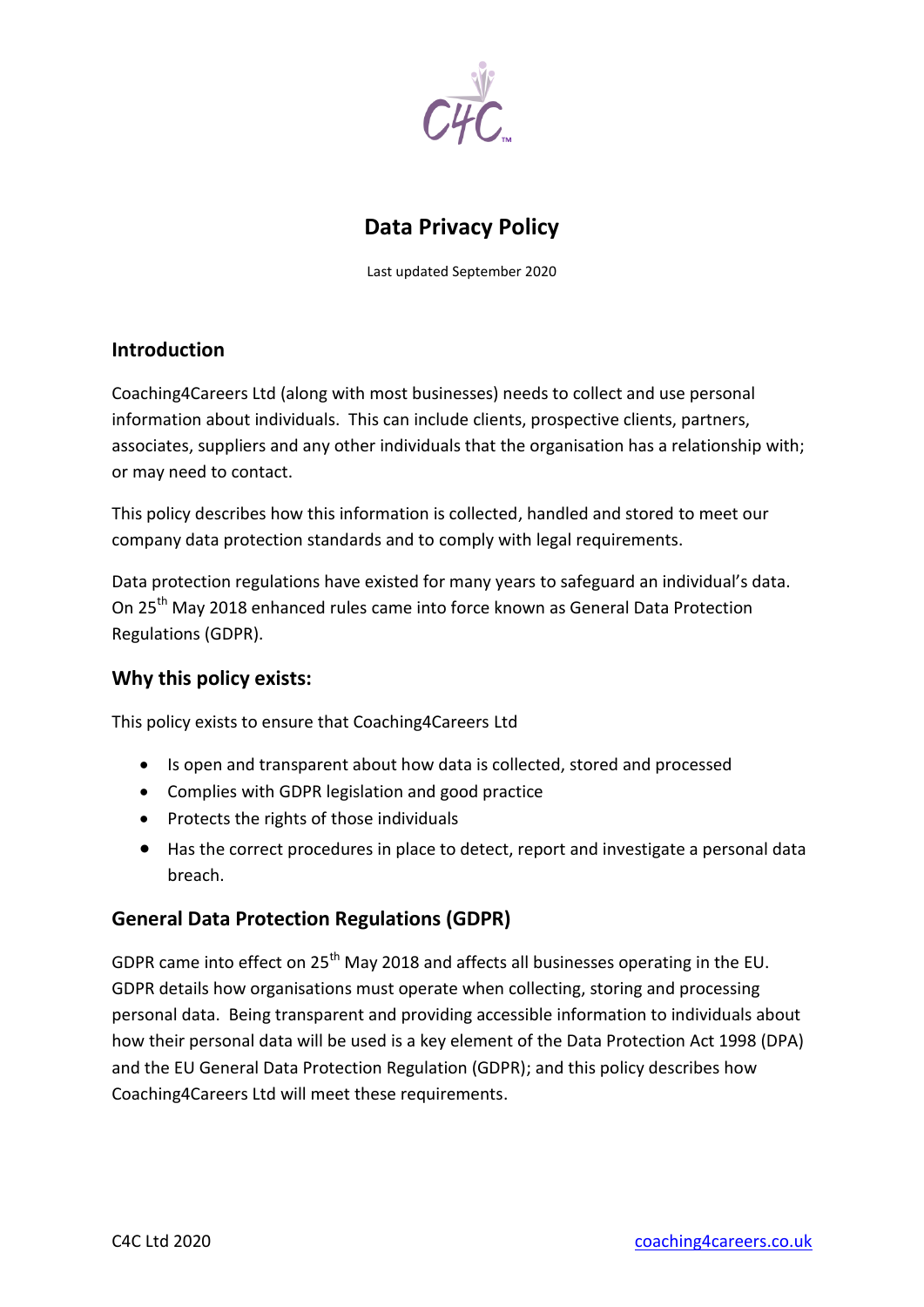

### **Lawful Basis**

According to GDPR there must be a lawful basis for collecting and processing an individual's personal data. The following bases are defined within GDPR (Article 6):

- Consent
- Contract
- Legal Obligation
- Vital Interests
- Public Task
- Legitimate Interests

Within Coaching4Careers the relevant bases for collecting and processing personal data will be Consent and Contract.

**Consent:** where the individual has given clear consent for Coaching4Careers to process their personal data for a specific purpose.

**Contract:** where the processing is necessary for a contract we have with the individual, or because an individual has asked us to take specific steps before entering into a contract.

#### **What information is being collected?**

Coaching4Careers will only collect the data required to provide the services you have enquired about or have contracted with us; for example name, address, telephone number(s), email address. Additional information relating to you and your career or personal status may be collected during coaching sessions; over the phone or face to face; during Zoom or Skype calls or within an email exchange.

#### **Who is collecting it?**

Coaching4Careers coaches, our administrators, and our listed Associates will capture personal information prior to setting up a coaching session; C4C Coaches and Associate Coaches will collect personal information during coaching sessions.